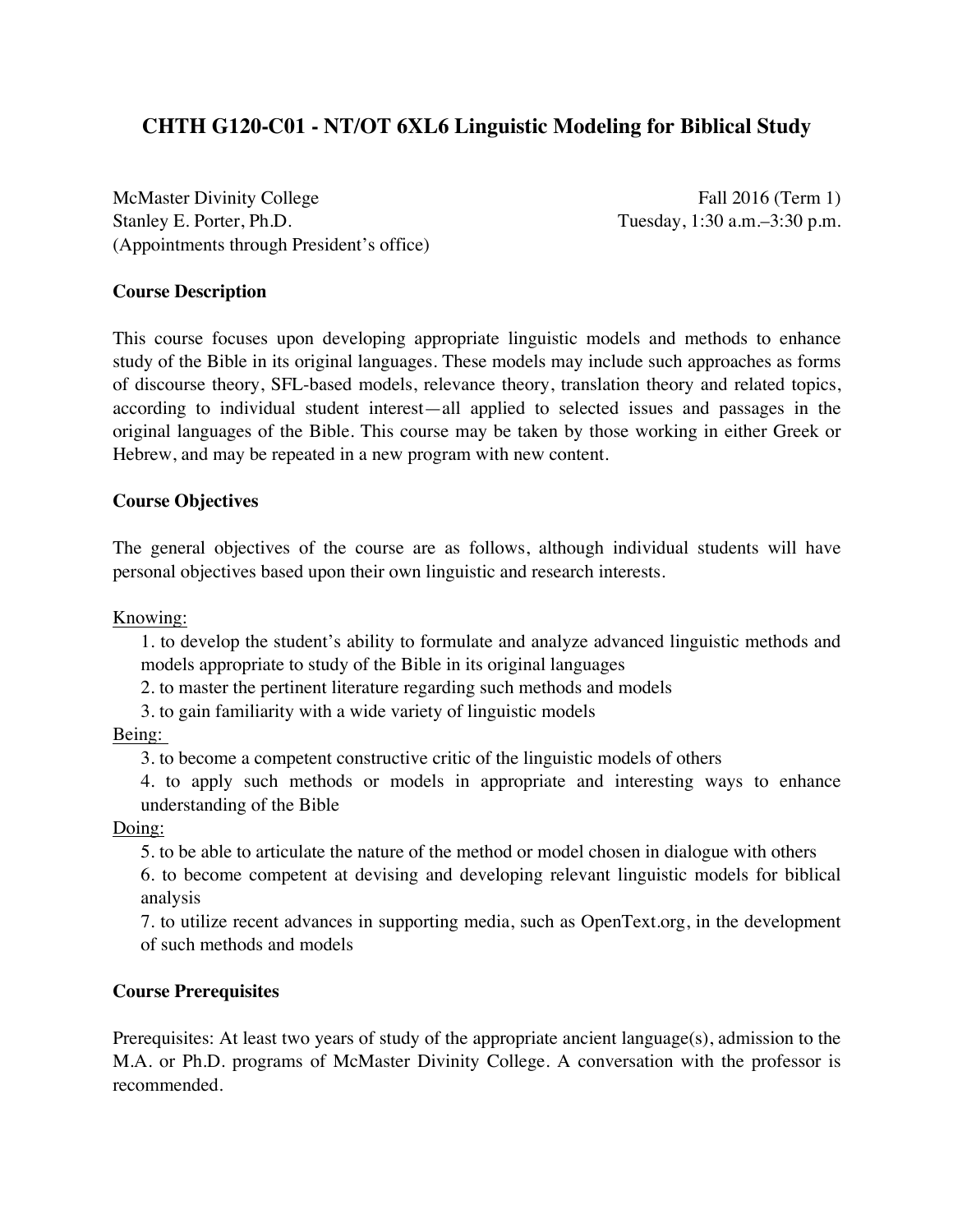#### **Course Requirements**

This is a graduate research-level course in biblical studies, and will be taught in this way. Therefore, it is assumed that students will perform as research degree students to facilitate learning. This means that students will be expected to do suitable academic work outside of the classroom.

The major requirements include demonstrated knowledge of a range of linguistic methods (as demonstrated in a single 5,000-word paper), the development and application of a particular linguistic model along with pertinent bibliography (10,000 word paper), and critical response to the work of other students, including one formal response to a specific student's work (c. 2,500 words). The student is to do new (for the student and the discipline) work that goes well beyond summary of previous work and suggests and develops new ways of understanding (i.e. literature surveys are to be kept to a minimum in the major paper). Dates for discussion of topics and presentation of material will be set on the first meeting of the course (the first meeting is Tuesday, September 13). The expectation is that all students will be present for all meetings, and materials for discussion will be distributed in advance per the agreed schedule.

#### **Course Textbooks**

Required reading:

Porter, S. E. *Linguistic Analysis of the Greek New Testament: Studies in Tools, Methods, and Practice*. Grand Rapids: Baker, 2015.

Each student is also responsible for developing a pertinent bibliography for their own reading and research.

Some helpful books in this area include:

Davis, P. W. *Modern Theories of Language*. Englewood Cliffs, NJ: Prentice-Hall, 1973.

- De Beaugrande, R. *Linguistic Theory: The Discourse of Fundamental Works*. London: Longmans, 1991.
- Dixon, R. M. W. *Basic Linguistic Theory. I. Methodology.* Oxford: Oxford University Press, 2010.
- Droste, F. G., and J. E. Joseph, eds. *Linguistic Theory and Grammatical Description*. Amsterdam: Benjamins, 1991.
- Glinz, H. *Textanalyse und Verstehenstheorie I, II*. Wiesbaden: Athenaion, 1977.
- Halliday, M. A. K. *Introduction to Functional Linguistics*. London: Arnold, 1985. 4<sup>th</sup> ed. Rev. Christian M. I. M. Matthiessen. London: Routledge, 2014.
- Halliday, M. A. K., and J. J. Webster. *Text Linguistics: The How and Why of Meaning*. London: Equinox, 2014.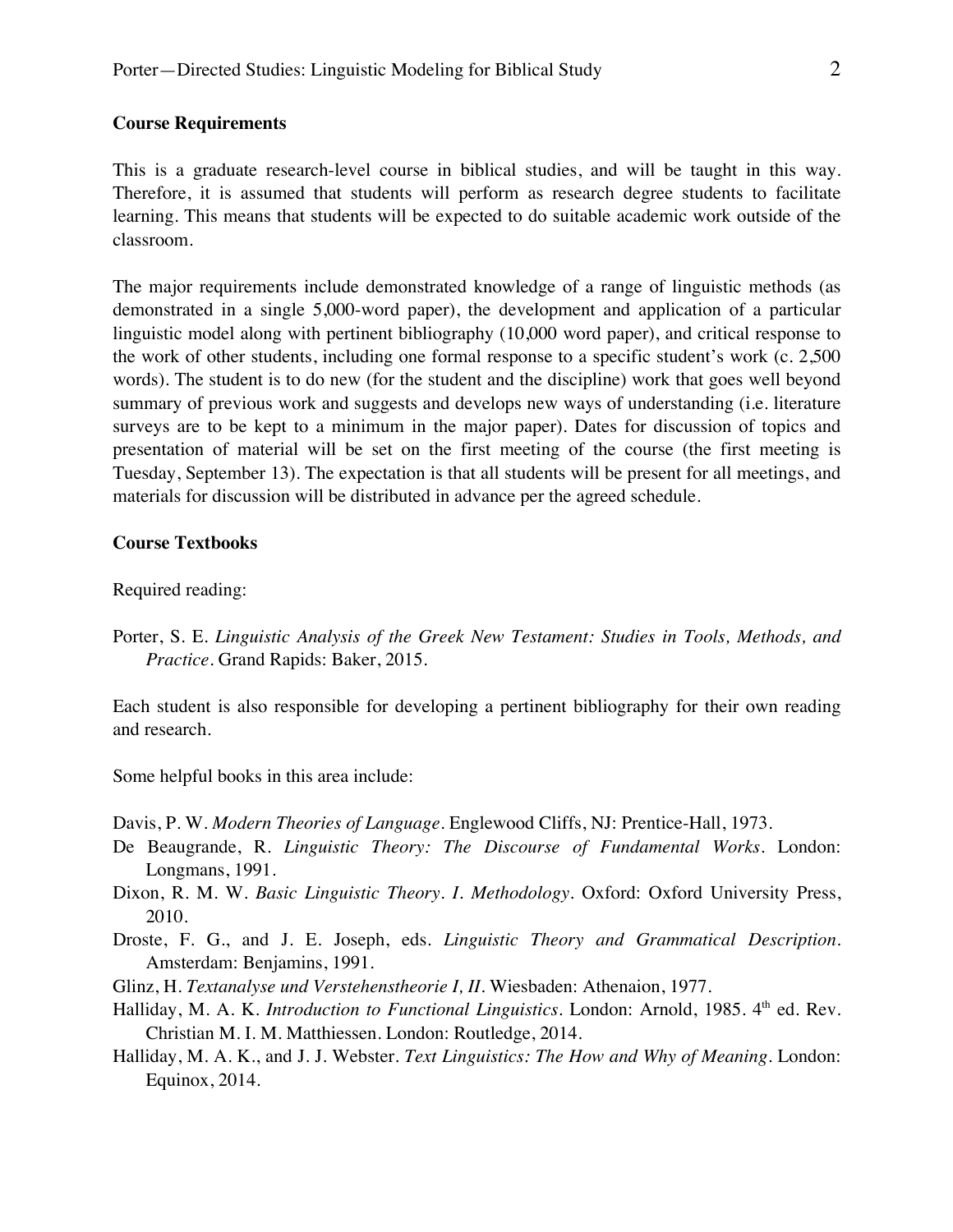Hengeveld, K., and J. L. Mackenzie. *Functional Discourse Grammar: A Typologically-based Theory of Language Structure*. Oxford: Oxford University Press, 2008. Ivic, M. *Trends in Linguistics.* The Hague: Mouton, 1970. Lepschy, G.C. *A Survey of Structural Linguistics*. London: Andre Deutsch, 1980. Longacre, R.B. *Grammar Discovery Procedures.* The Hague: Mouton, 1968. Pilch, H. *Empirical Linguistics*. Munnich: Francke, 1976. Quigley, A. E. *Theoretical Inquiry: Language, Linguistics, and Literature*. New Haven: Yale University Press, 2004.

Sampson, G. *Empirical Linguistics*. London: Continuum, 2001.

#### **Course Assessment**

Each student is required to complete all of the following requirements (failure to complete all constitutes grounds for failure of the course):

1. Participation and Reading. Participation is required in all course meetings, including evidence of having read the paper(s) of the day and active participation in discussion of the paper(s). Failure to participate adequately can result in reduction of the student's final grade. The student is also expected to read the required textbook and major sections of other books (such as those listed above) on method in linguistic research. Failure to demonstrate adequate depth and breadth of reading can result in reduction of the student's final grade.

2. Presentation and defense (5,000 words) of a particular linguistic model in relation to other potential models available for the study of the Bible, including their relationships, contributions, strengths and weaknesses. This should be a specific engagement of one linguistic model with other potential linguistic models (**October 4**). This paper is to be electronically distributed by the end of the previous Friday. The paper is due on **October 4**. 25%.

3. Presentation of a major research project on an appropriate method for linguistic study of the Bible, with application to a selected text(s) (including distribution of paper by the previous Friday, with bibliography). The presentation will be two minutes maximum, but discussion will take the entire period. Date for presentation to be agreed. See number 4 below.

4. Submission of a major research paper on an appropriate method for linguistic study of the Bible (c. 10,000 well-selected words). The research paper should chart new ground in the subject—both in terms of the student's own and previous work and in terms of the discipline. This is to be a revised form of the paper presented under par. 3 above, benefiting from the response, class discussion and further reflection. The theory and application must be suitably balanced so as to contribute to both. The revised and final copy of the paper is due the last day we meet (**December 13**). 50%.

5. Presentation of a formal, critical response to one of the major research projects, including two minutes of formal presentation (as well as distribution of the response paper two days in advance, with bibliography).

6. A written critical response to one other paper presented for the course (2,500 words). This written response, a revision of par. 5 above, is meant as its own contribution to knowledge. It due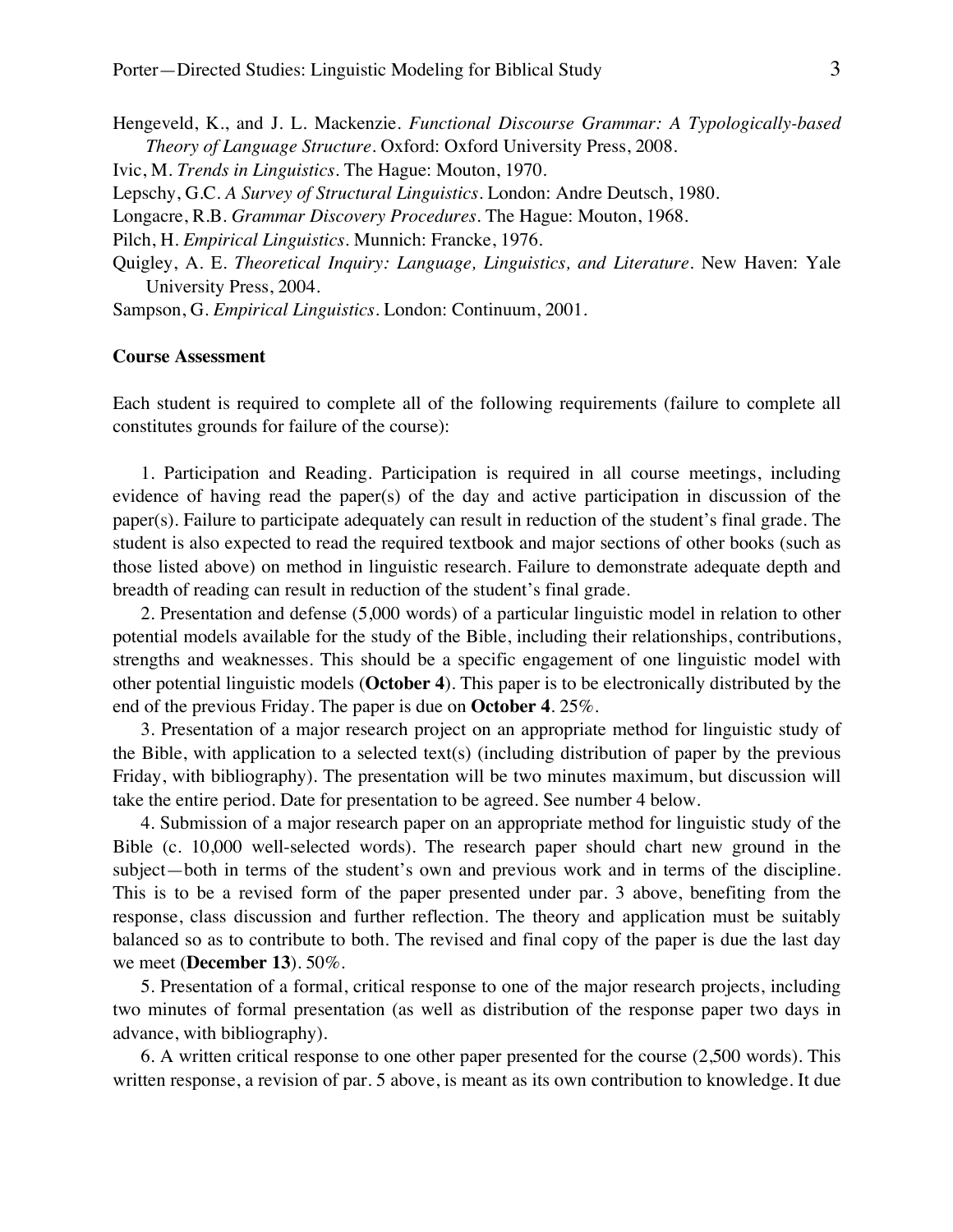the last day we meet and is to take into consideration the revisions to the originally presented paper (**December 13**). 15%.

7. Prepared comments on the nature of linguistic modeling. Students should attend prepared to assess the work presented during the course and to respond to individual presentations and more general trends in linguistic modeling. These comments will be presented orally at the final meeting of the course on **December 13**, and are designed to engender a genuine discussion among students, with minimal direction from the professor. 10%.

The professor assumes that students already know how to research and write papers. Content, clear thinking and depth of analysis and research are the most important requirements, but clarity and consistency of presentation are also of high importance. Students *must* follow the *McMaster Divinity College Style Guidelines for Essays and Theses* in presentations and submission of all written work. Failure to do so will result in a lower grade.

Late papers are reduced 5% per day they are late, including late distribution of papers for others (both major presentation and response). Failure to make a valid attempt at each and every assignment may result in failure of the course. Drafts of papers read and returned by the professor (the student is under no obligation to receive the professor's comments) must be returned with the final submission to qualify as a complete paper submission (failure to return the draft paper results in a 20% grade reduction).

## **Classroom Behaviour and Policies**

The following guidelines are presented to encourage all students to participate together in this course, and should be kept in mind at all times.

- 1. Please respect the opinions of others, even if you do not agree with them. Extend courtesy by not ridiculing others' ideas, but feel free to respond to them logically and critically and in an orderly manner.
- 2. Students should be on time to class, or be prepared to offer an explanation after class to the professor.
- 3. Students are expected to stay for the entire class session, unless arranged in advance.
- 4. Students may eat or drink in class so long as they do not distract others or leave the remains of such activities behind for others to clean up (and bring enough for the professor as well!)
- 5. Students are not expected to be doing work on any other subject except that of this course according to the outline below and as appropriate.
- 6. Students are not to carry on other conversations in class, especially with those seated immediately adjacent to them. If something being said or done in class is not clear, please ask the professor at an appropriate time and in an appropriate way.
- 7. No cell phones may be used in any way, and no computers are to be used for anything but course business. Please do not test the seriousness of this policy regarding classroom behaviour.

**Students who fail to respect these guidelines will be dismissed from the class, with all of the consequences implied.**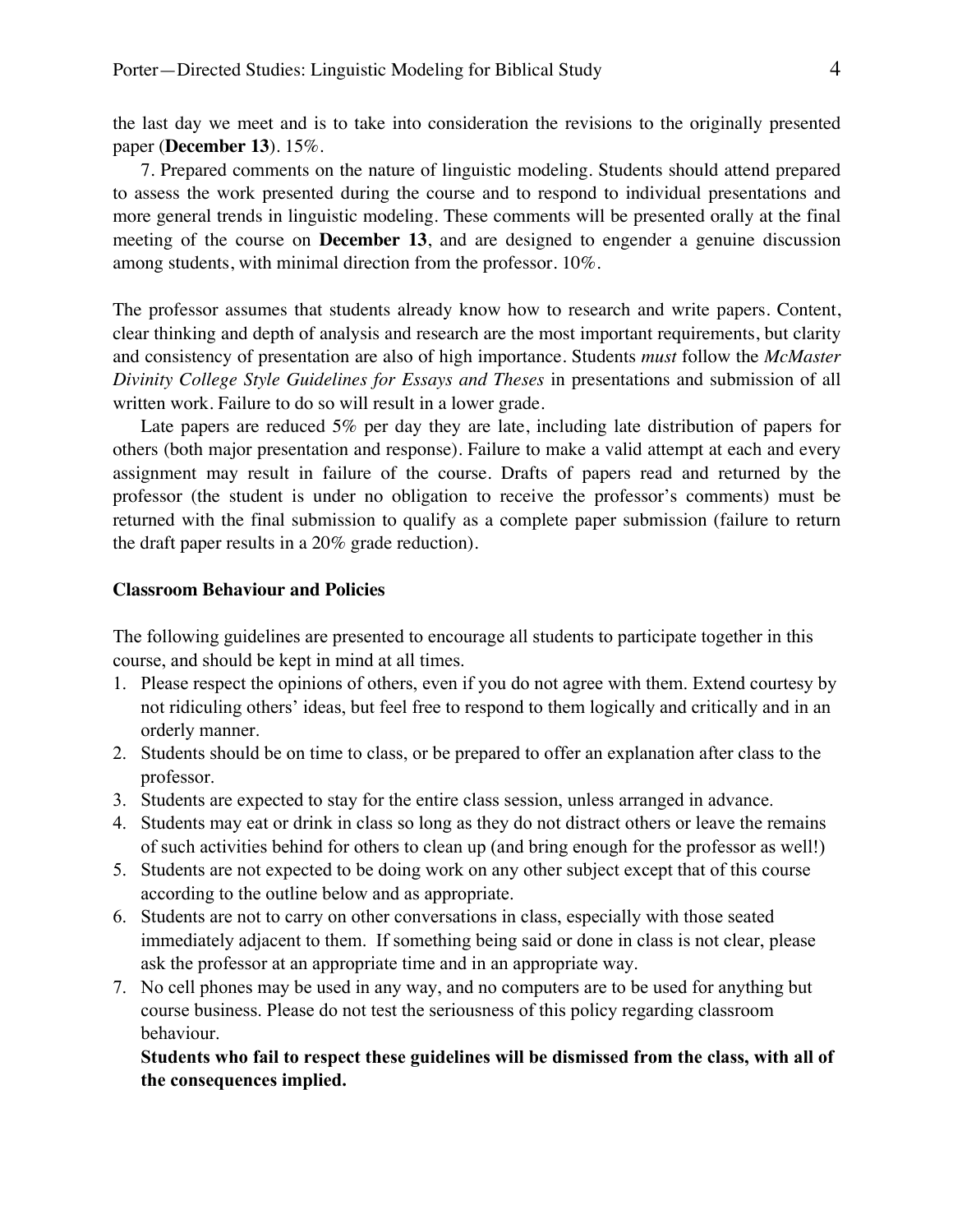#### **Statement on Academic Honesty**

Academic dishonesty is a serious offence that may take any number of forms, including plagiarism, the submission of work that is not one's own or for which previous credit has been obtained, and/or unauthorized collaboration with other students. Academic dishonesty can result in severe consequences, e.g., failure of the assignment, failure of the course, a notation on one's academic transcript, and/or suspension or expulsion from the College.

Students are responsible for understanding what constitutes academic dishonesty. Please refer to the Divinity College Statement on Academic Honesty at https://www.mcmasterdivinity.ca/programs/rules-regulations.

## **Gender Inclusive Language**

McMaster Divinity College uses inclusive language for human beings in worship services, student written materials, and all of its publications. In reference to biblical texts, the integrity of the original expressions and the names of God should be respected. The NRSV and TNIV are examples of the use of inclusive language for human beings. It is expected that inclusive language will be used in chapel services and all MDC assignments.

### **READ On Bookstore**

The required textbook for this class is available from the College's book service, READ On Bookstore, Room 145, McMaster Divinity College. Texts may be purchased on the first day of class. For advance purchase, you may contact READ On Bookstores by phone 416.620.2934; fax 416.622.2308; or e-mail books@readon.ca. Other book services may also carry the texts.

#### **Course Schedule**

The course will meet on Tuesday afternoons (the first meeting is **September 13**) from 1:30 a.m. to 3:30 p.m. (or thereabouts—sometimes longer). This outline is approximate. Adjustments may be made in light of student presentations.

September 13 Introduction of Course Discussion of objectives of course Preliminary agreement of topics and schedule

September 20: The Nature and Importance of Linguistic Modeling

September 27: Potential Linguistic Models Brief discussion of progress toward two presentations and papers

October 4: Discussion of Various Linguistic Models Student Presentations of linguistic model. All students should come to class having read the papers distributed by the end of the previous Friday. They are to be prepared to discuss a